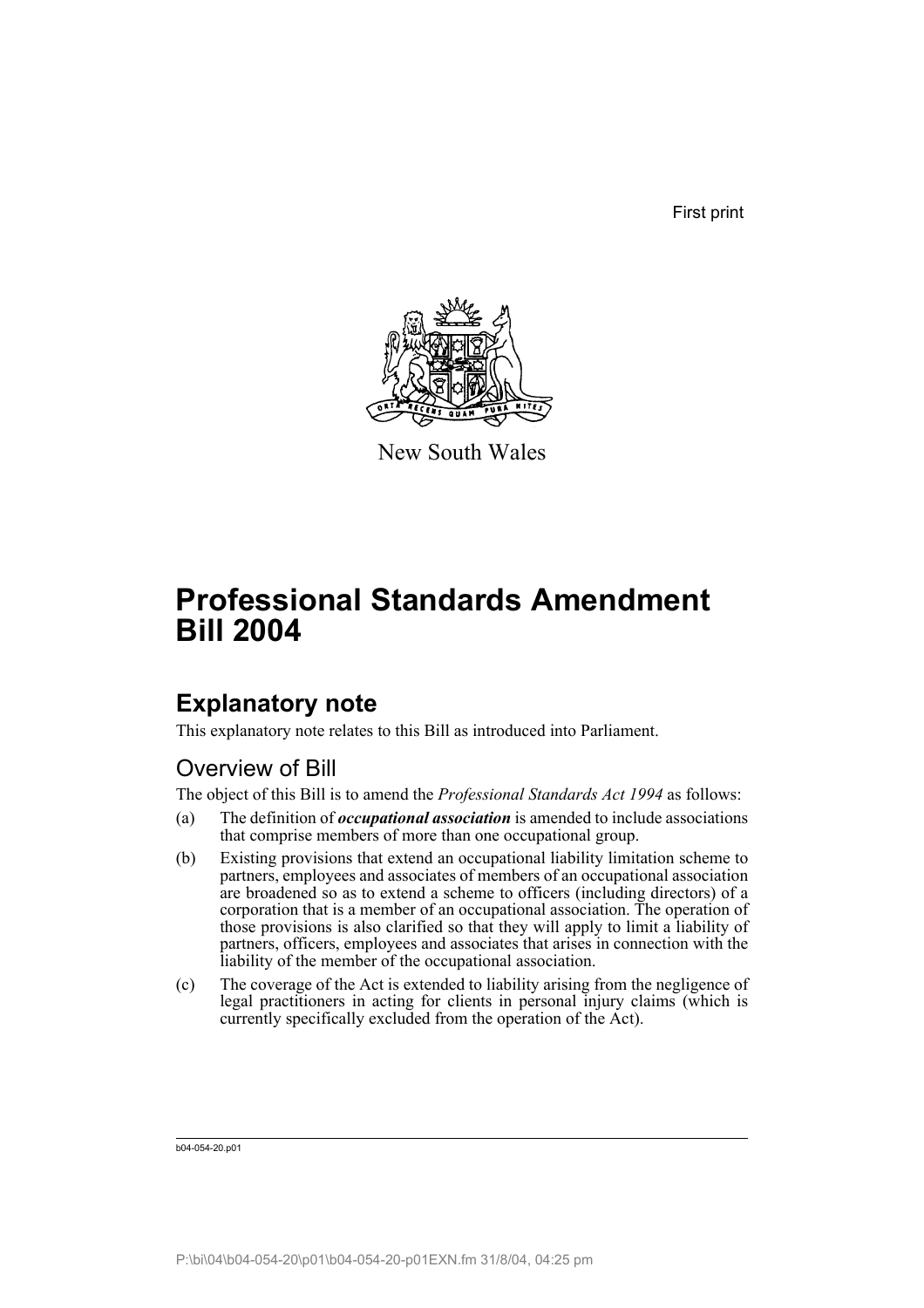Explanatory note

- (d) Provisions dealing with the relevance to the cap on liability of the amount payable under a policy of insurance are amended to make it clear that the amount payable under a policy of insurance includes any excess payable under the policy.
- (e) An occupational liability limitation scheme will be permitted to specify a multiple, monetary ceiling or minimum cap for the purposes of the scheme by way of a formula that is to be applied to calculate the multiple, ceiling or cap.
- (f) Currently, an occupational liability limitation scheme can provide that the cap on liability provided for by the scheme is to be calculated as a multiple of the fee charged. An amendment will provide that if the multiple results in an amount that is less than the minimum cap provided for by the scheme, liability for damages will be limited to that minimum cap. A further amendment will allow a member of the scheme to rely on business assets alone (as an alternative to business assets together with an insurance policy) to establish ability to satisfy a claim.
- (g) The ability of an occupational liability limitation scheme to set different caps on liability for different situations will be enhanced by removing the existing limited grounds on which a scheme can differentiate between cases for this purpose, and by permitting the occupational association to assign a higher cap to a person covered by the scheme on the application of the person.
- (h) The ability of an occupational liability limitation scheme to set different insurance standards for members will be enhanced by widening the grounds on which an association can differentiate for this purpose.
- (i) The requirement for Ministerial approval for the conducting of forums and the establishment of committees by the Professional Standards Council will be removed.
- (j) Consequential savings and transitional provisions are enacted.

## Outline of provisions

**Clause 1** sets out the name (also called the short title) of the proposed Act.

**Clause 2** provides for the commencement of the proposed Act on a day or days to be appointed by proclamation.

**Clause 3** is a formal provision that gives effect to the amendments to the *Professional Standards Act 1994* set out in Schedule 1.

**Schedule 1** contains the amendments referred to in the Overview.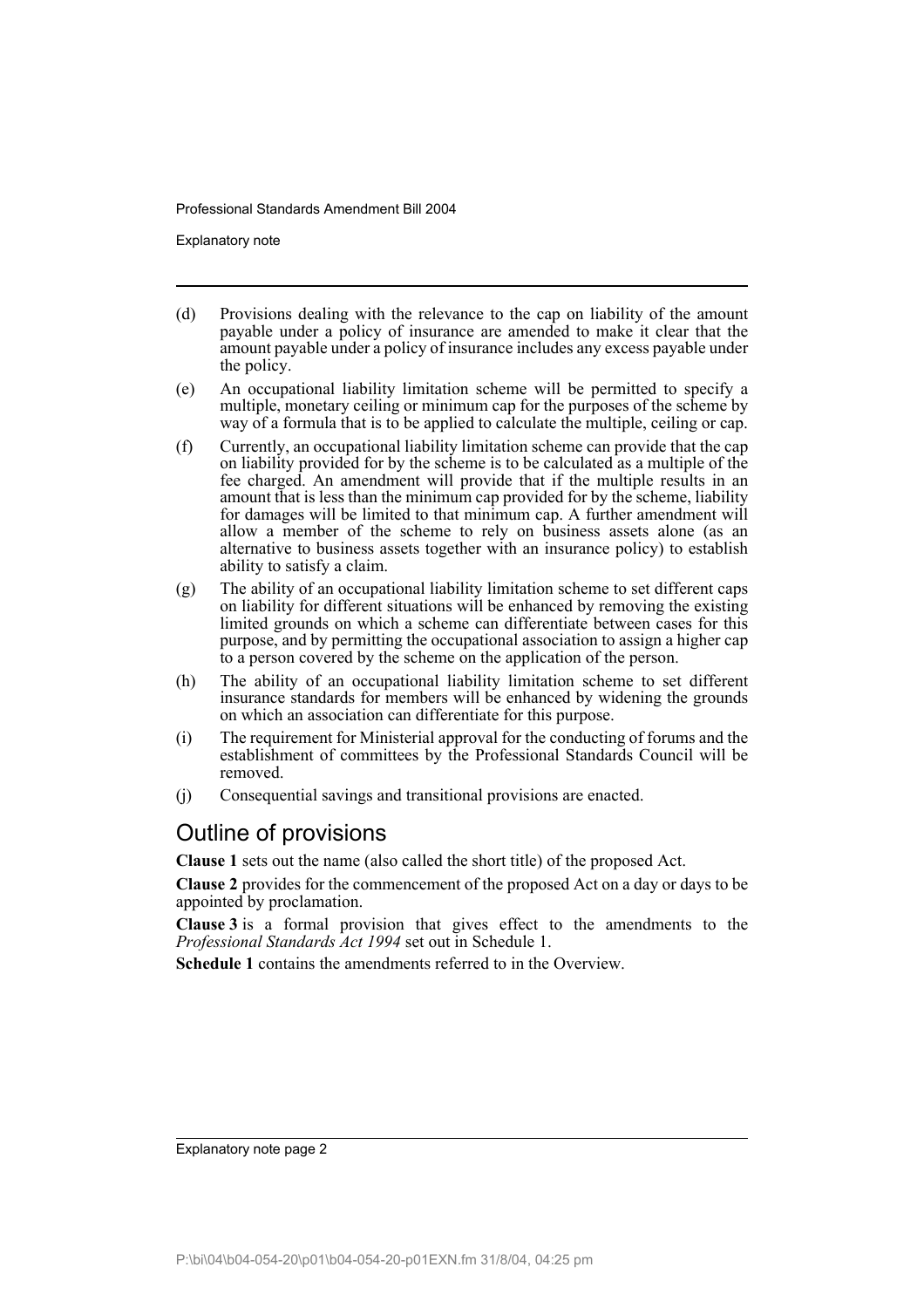Explanatory note

## **Schedule 1 Amendments**

**Schedule 1 [1] and [2]** make the amendment referred to in paragraph (a) of the Overview.

**Schedule 1 [6] and [7]** make the amendments referred to in paragraph (b) of the Overview.

**Schedule 1 [4] and [5]** make the amendment referred to in paragraph (c) of the Overview.

**Schedule 1 [9] and [10]** make the amendments referred to in paragraphs (d) and (f) of the Overview.

**Schedule 1 [11]** makes the amendments referred to in paragraphs (e) and (g) of the Overview.

**Schedule 1 [15]** makes the amendment referred to in paragraph (h) of the Overview.

**Schedule 1 [16]–[18]** make the amendments referred to in paragraph (i) of the Overview.

**Schedule 1 [19] and [20]** make consequential savings and transitional amendments. **Schedule 1 [3], [8] and [12]–[14]** make consequential amendments.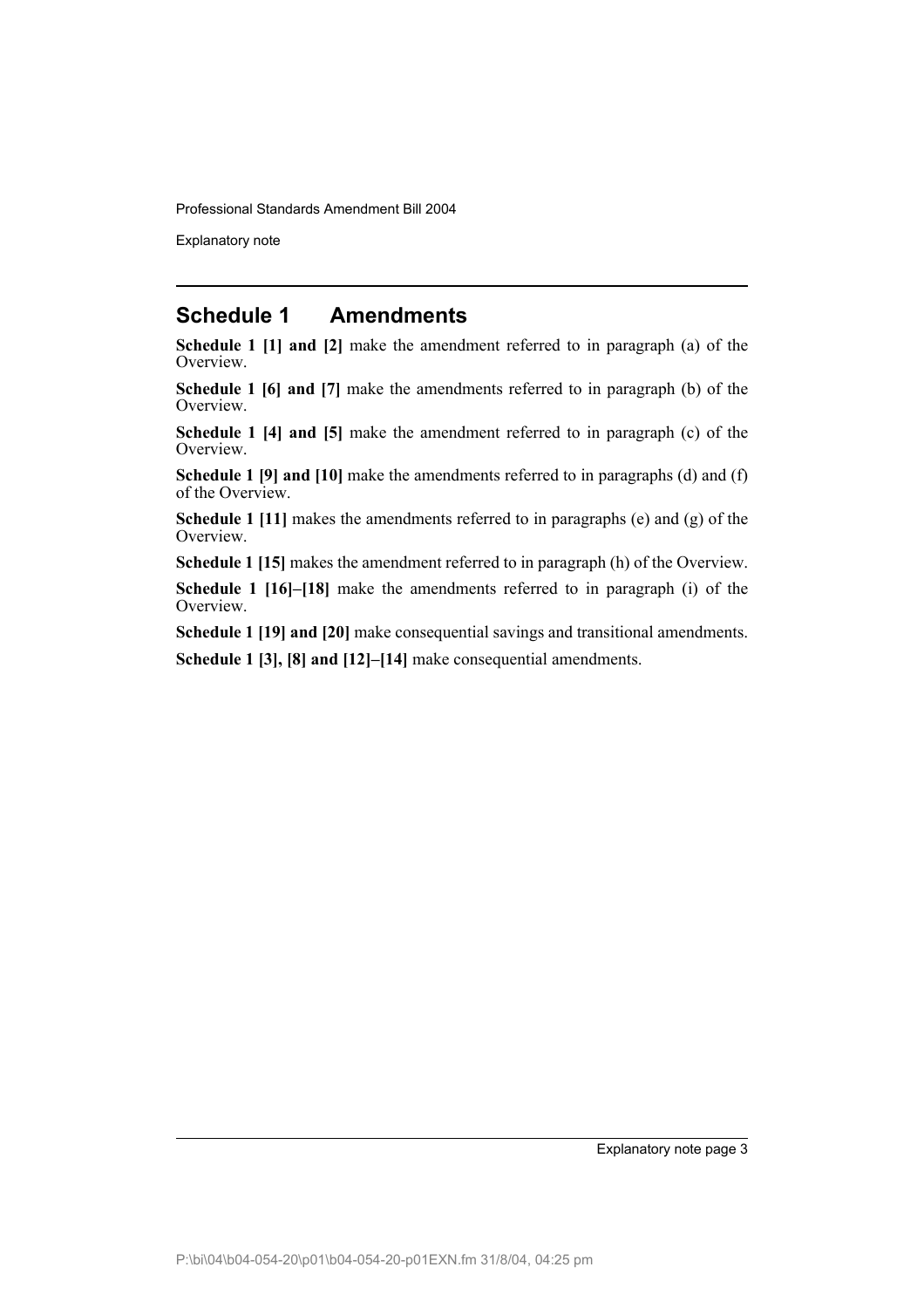Explanatory note

Explanatory note page 4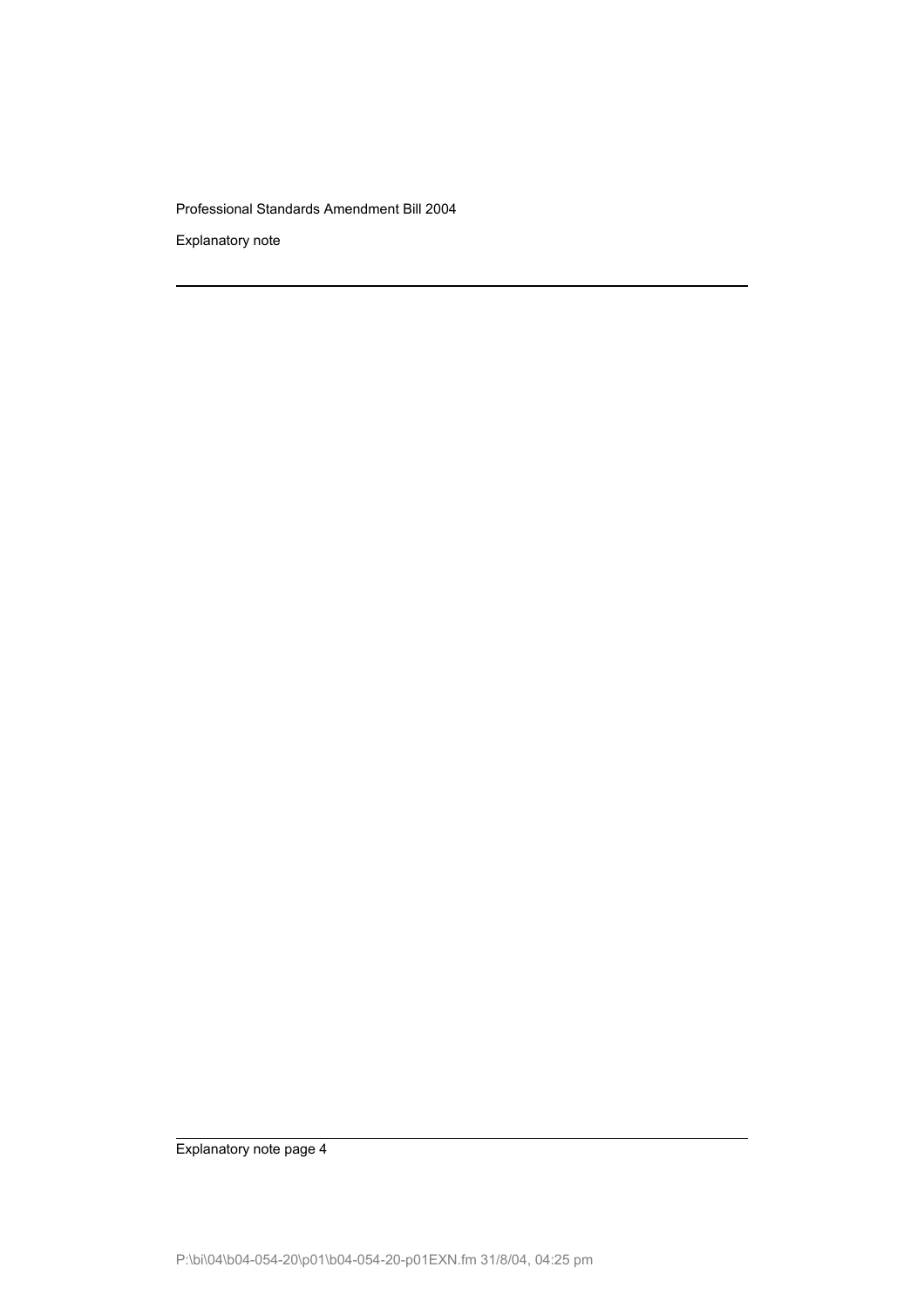First print



New South Wales

# **Professional Standards Amendment Bill 2004**

# **Contents**

|                                                      | Page |
|------------------------------------------------------|------|
| Name of Act                                          |      |
| 2 Commencement                                       |      |
| 3 Amendment of Professional Standards Act 1994 No 81 | 2    |
| Schedule 1 Amendments                                |      |

b04-054-20.p01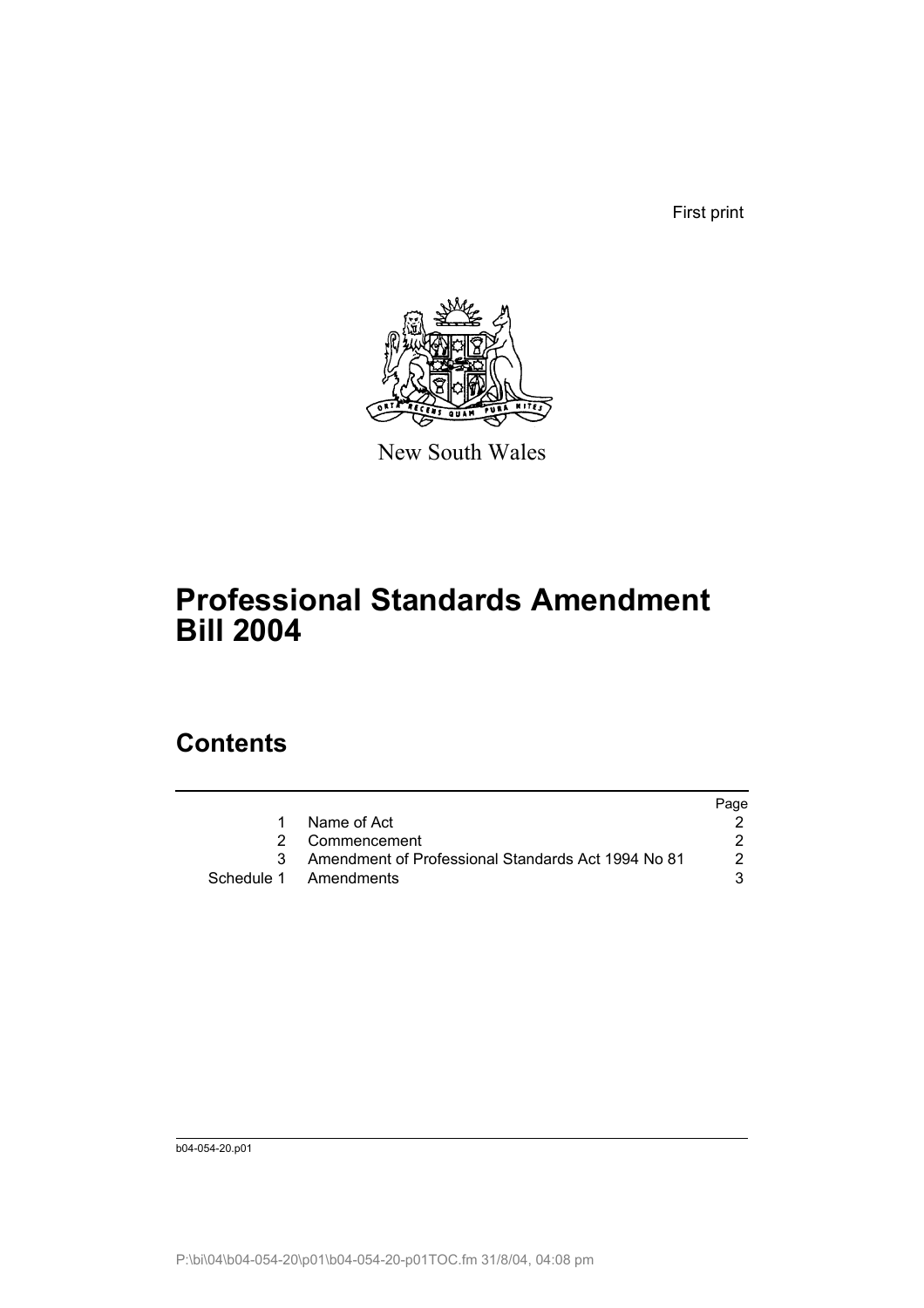**Contents** 

Page

Contents page 2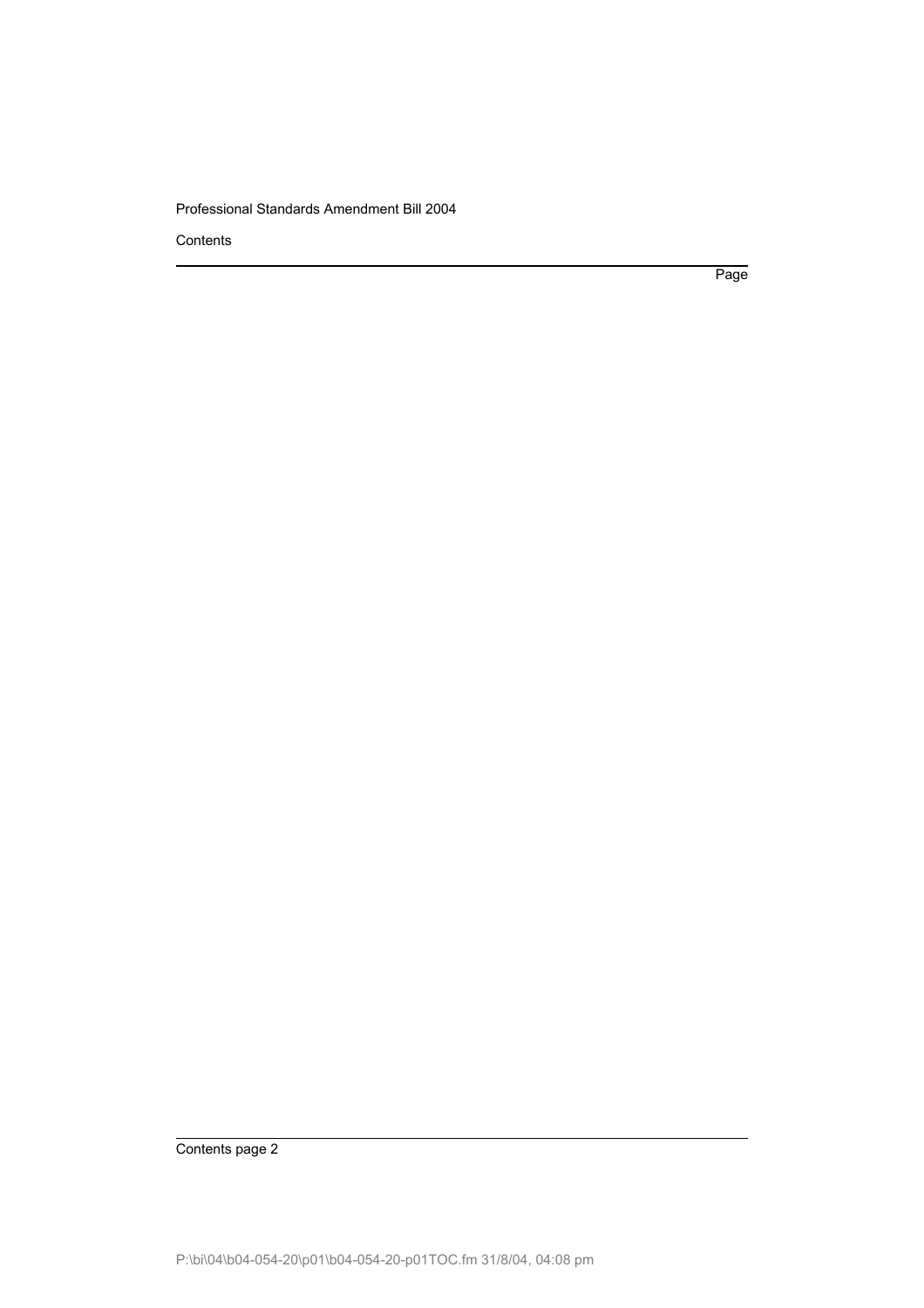

New South Wales

# **Professional Standards Amendment Bill 2004**

No , 2004

## **A Bill for**

An Act to amend the *Professional Standards Act 1994* to make further provision for the operation of schemes under that Act for limiting the occupational liability of members of occupational associations; and for other purposes.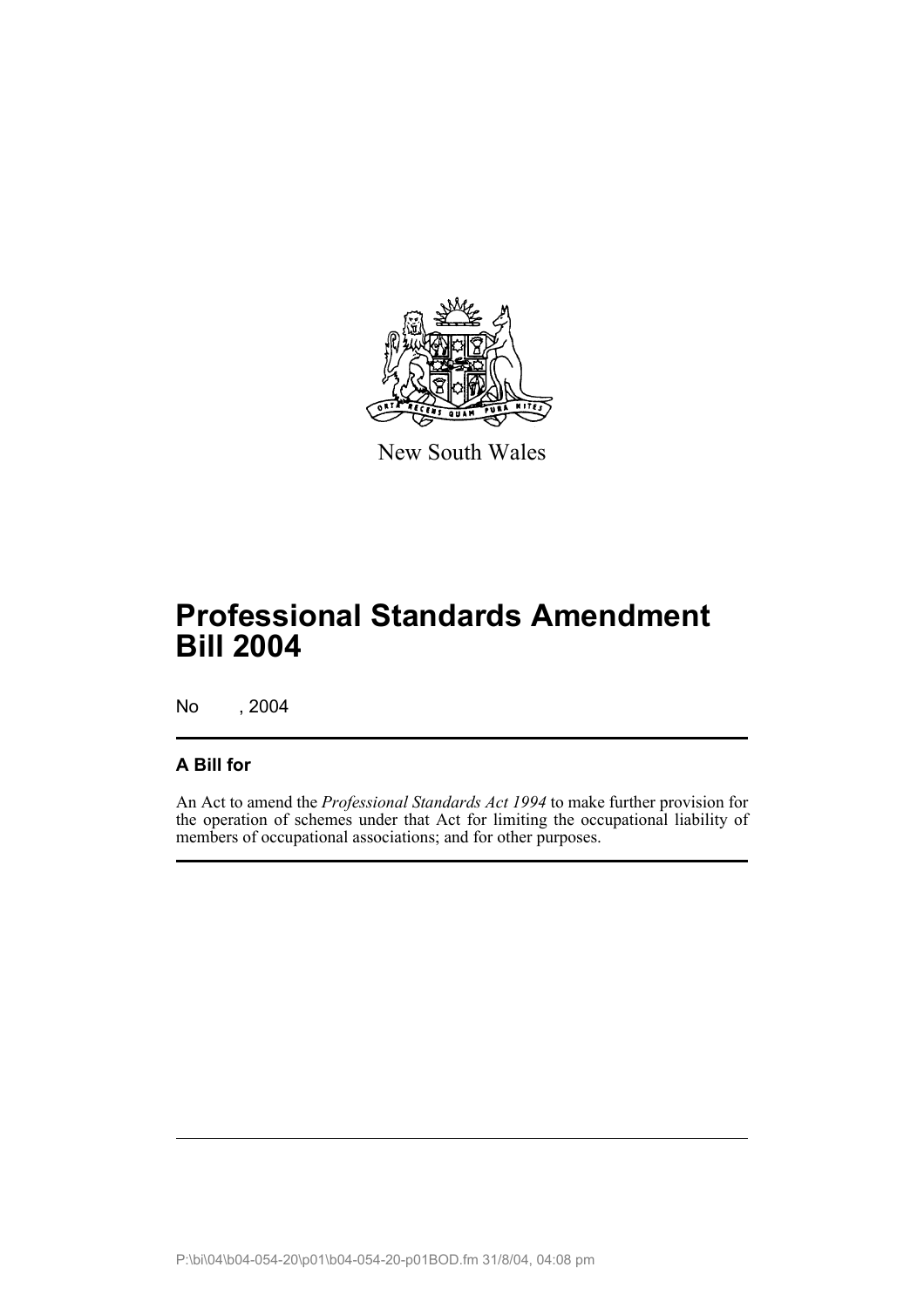<span id="page-7-2"></span><span id="page-7-1"></span><span id="page-7-0"></span>

|   | The Legislature of New South Wales enacts:                                         |                |
|---|------------------------------------------------------------------------------------|----------------|
|   | Name of Act                                                                        | $\overline{2}$ |
|   | This Act is the Professional Standards Amendment Act 2004.                         | 3              |
|   | Commencement                                                                       | $\overline{4}$ |
|   | This Act commences on a day or days to be appointed by proclamation.               | 5              |
| 3 | Amendment of Professional Standards Act 1994 No 81                                 | 6              |
|   | The <i>Professional Standards Act 1994</i> is amended as set out in<br>Schedule 1. | 7<br>8         |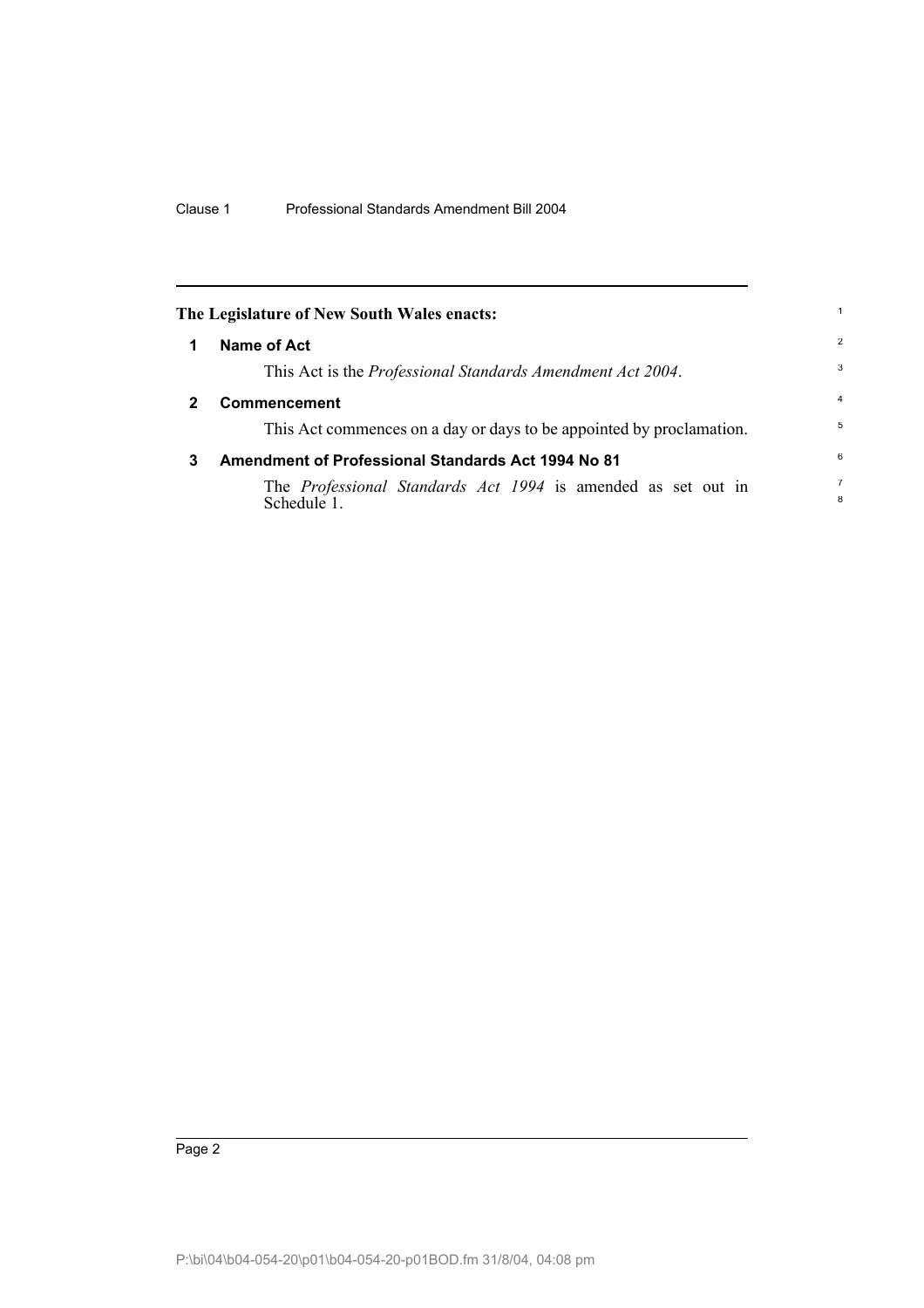Amendments Schedule 1

<span id="page-8-0"></span>

|     | <b>Schedule 1</b>                                            |                              | <b>Amendments</b>                                                                                                                                                                                                                                       | $\mathbf{1}$                     |  |  |  |
|-----|--------------------------------------------------------------|------------------------------|---------------------------------------------------------------------------------------------------------------------------------------------------------------------------------------------------------------------------------------------------------|----------------------------------|--|--|--|
|     |                                                              |                              | (Section 3)                                                                                                                                                                                                                                             | $\overline{2}$                   |  |  |  |
| [1] |                                                              | <b>Section 4 Definitions</b> |                                                                                                                                                                                                                                                         |                                  |  |  |  |
|     |                                                              |                              | Insert "or related occupational groups" after "group" in paragraph (a) of the<br>definition of <i>occupational</i> association.                                                                                                                         | $\overline{4}$<br>$\overline{5}$ |  |  |  |
| [2] | Section 4, definition of "occupational association"          |                              |                                                                                                                                                                                                                                                         |                                  |  |  |  |
|     | definition.                                                  |                              | Insert "or those occupational groups" after "group" in paragraph (b) of the                                                                                                                                                                             | $\overline{7}$<br>8              |  |  |  |
| [3] | Section 4 (2)                                                |                              |                                                                                                                                                                                                                                                         | 9                                |  |  |  |
|     | Insert at the end of section 4:                              |                              |                                                                                                                                                                                                                                                         |                                  |  |  |  |
|     |                                                              | (2)                          | Notes included in this Act do not form part of this Act.                                                                                                                                                                                                | 11                               |  |  |  |
| [4] |                                                              |                              | Section 5 Occupational liability to which Act does not apply                                                                                                                                                                                            | 12                               |  |  |  |
|     | Omit section $5(1)(b)$ .                                     |                              |                                                                                                                                                                                                                                                         |                                  |  |  |  |
| [5] | Section 5 (3)                                                |                              |                                                                                                                                                                                                                                                         |                                  |  |  |  |
|     | Insert after section $5(2)$ :                                |                              |                                                                                                                                                                                                                                                         |                                  |  |  |  |
|     |                                                              | (3)                          | Subsection $(1)$ (a) does not operate to exclude from the operation<br>of this Act liability for damages arising out of any negligence or<br>other fault of a legal practitioner in acting for a client in a<br>personal injury claim.                  | 16<br>17<br>18<br>19             |  |  |  |
| [6] | <b>Section 18</b>                                            |                              |                                                                                                                                                                                                                                                         |                                  |  |  |  |
|     | Omit the section. Insert instead:                            |                              |                                                                                                                                                                                                                                                         |                                  |  |  |  |
|     | 18<br>Officers or partners of persons to whom scheme applies |                              |                                                                                                                                                                                                                                                         |                                  |  |  |  |
|     |                                                              | (1)                          | If a scheme applies to a body corporate, the scheme also applies<br>to each officer of the body corporate.                                                                                                                                              | 23<br>24                         |  |  |  |
|     |                                                              | (2)                          | If a scheme applies to a person, the scheme also applies to each<br>partner of the person.                                                                                                                                                              | 25<br>26                         |  |  |  |
|     |                                                              | (3)                          | However, if an officer of a body corporate or a partner of a person<br>is entitled to be a member of the same occupational association<br>as the body corporate or person, but is not a member, the scheme<br>does not omner to that officer or negroes | 27<br>28<br>29<br>30             |  |  |  |

Page 3

does not apply to that officer or partner.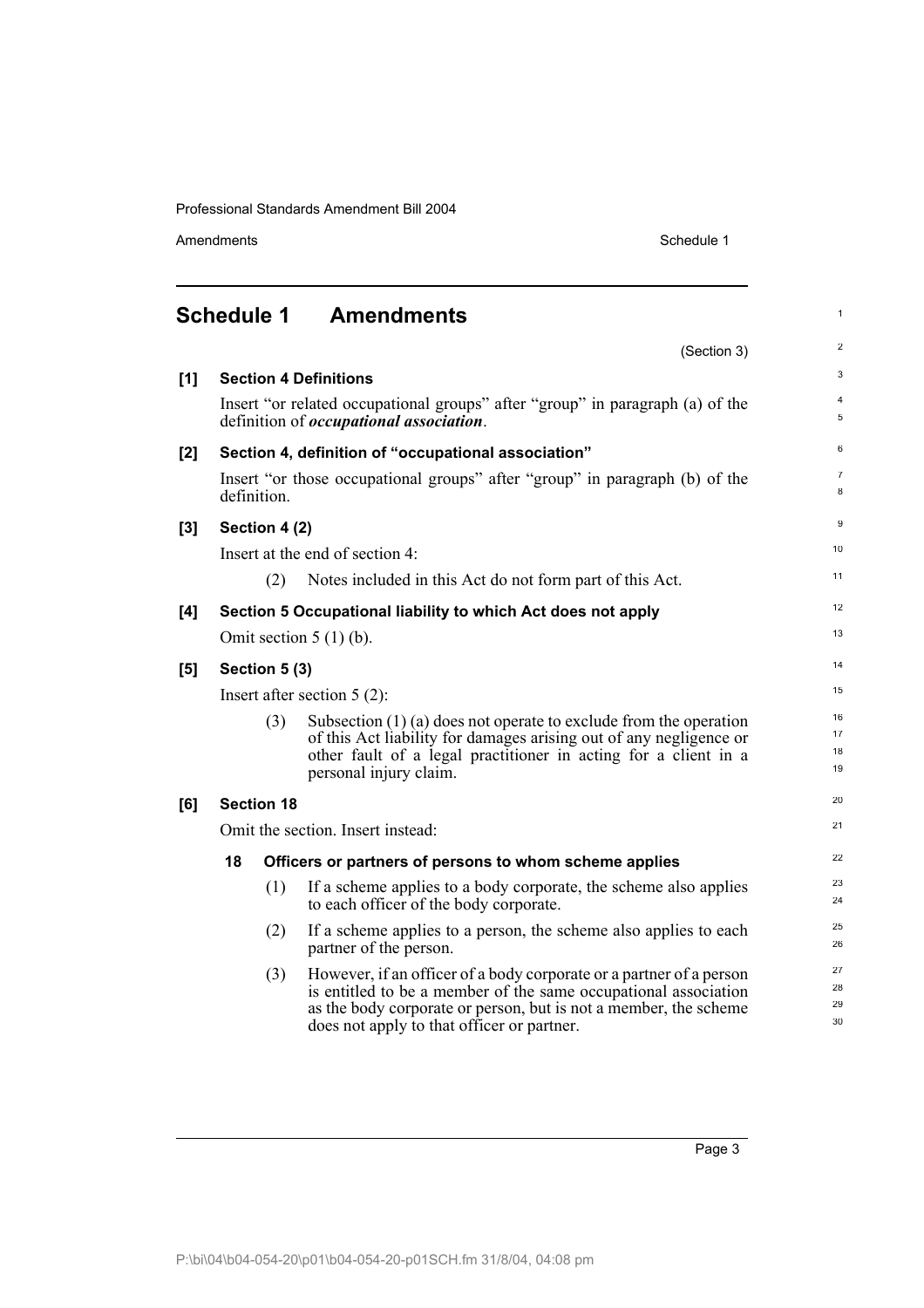Schedule 1 Amendments

(4) In this section:

### *officer*:

(a) in relation to a body corporate that is a corporation within the meaning of the *Corporations Act 2001* of the Commonwealth, has the same meaning as in that Act, and

(b) in relation to a body corporate that is not a corporation within the meaning of that Act, means any person (by whatever name called) who is concerned in or takes part in the management of the body corporate.

### **[7] Section 20A**

Insert after section 20:

### **20A Extension of liability limitation to other persons to whom scheme applies**

(1) A limitation that applies under this Act to the occupational liability of a person as a member of an occupational association in respect of a cause of action (the *principal cause of action*) also applies, in respect of the principal cause of action and any related cause of action, to the liability of any other person to whom the scheme concerned applies as a partner, officer, employee or associate of the member (whether or not the other person's liability is an occupational liability).

**Note.** Sections 18–20 provide for a scheme to apply to a partner, officer, employee or associate of a member of an occupational association to whom the scheme applies.

- (2) A *related cause of action* is a cause of action in respect of civil liability of the other person arising (in tort, contract or otherwise) directly or vicariously from anything done or omitted by that person that caused or contributed to the loss or damage with which the principal cause of action is concerned and that resulted from the same or substantially the same event as that from which the principal cause of action arose.
- (3) A reference in this section to a person who is a partner, officer, employee or associate of a member of an occupational association is a reference to a person who was such a partner, officer, employee or associate at the time of the event that gave rise to the principal cause of action.
- (4) A reference in this section to a limitation on liability that applies to a person as a member of an occupational association includes a reference to a limitation on liability that would apply to the person if a cause of action relating to the liability were brought against the person.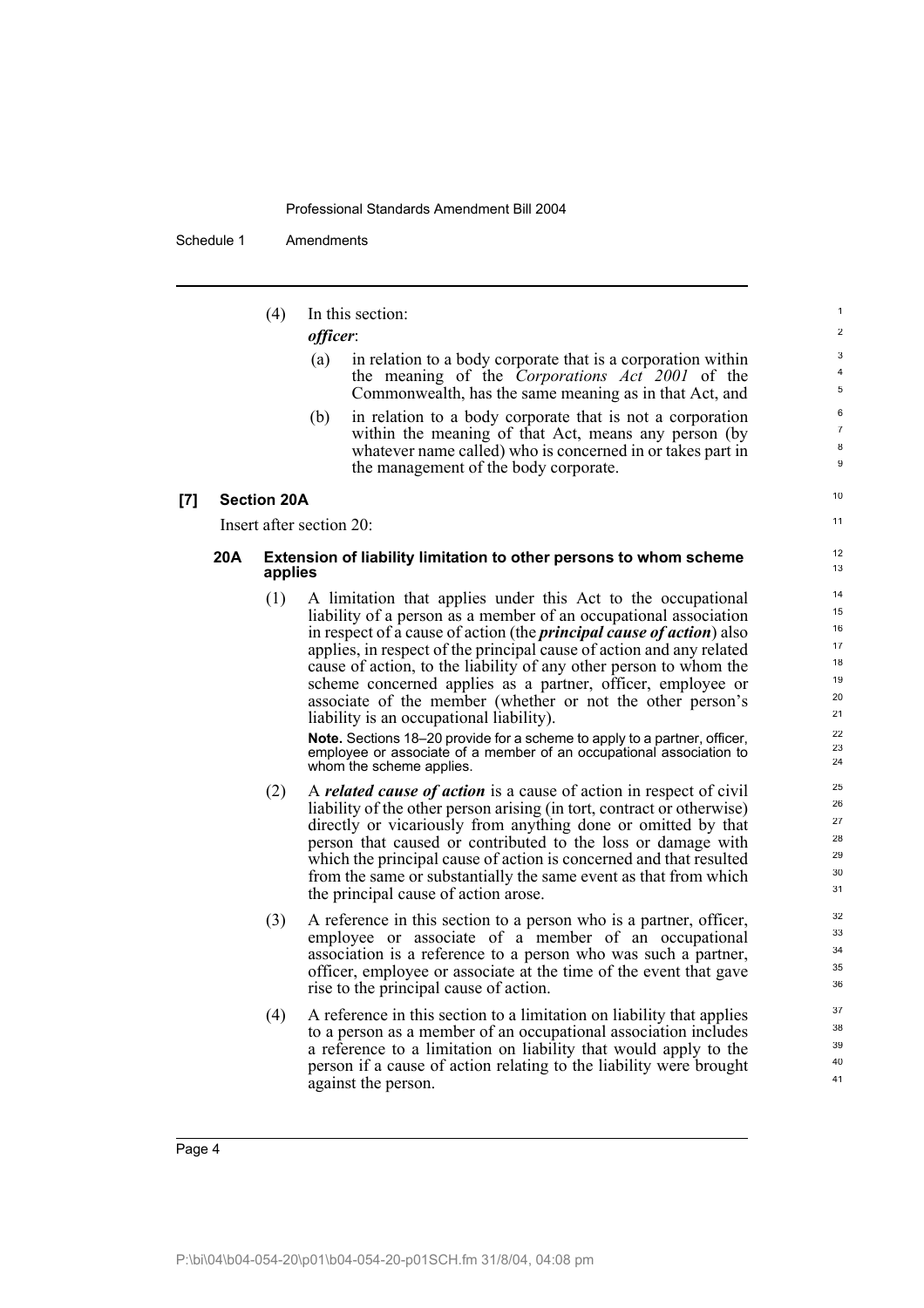Amendments Schedule 1

12 13

24 25

|                       | (5)                                                                          | In this section:<br><i>associate</i> of a person means someone who is associated with the<br>person pursuant to the regulations under section 29 (4) (b).<br>officer:                                                                                                                                                                                                                                                                                                                 |  |  |  |
|-----------------------|------------------------------------------------------------------------------|---------------------------------------------------------------------------------------------------------------------------------------------------------------------------------------------------------------------------------------------------------------------------------------------------------------------------------------------------------------------------------------------------------------------------------------------------------------------------------------|--|--|--|
|                       |                                                                              | in relation to a body corporate that is a corporation within<br>(a)<br>the meaning of the <i>Corporations Act</i> 2001 of the<br>Commonwealth, has the same meaning as in that Act, and                                                                                                                                                                                                                                                                                               |  |  |  |
|                       |                                                                              | in relation to a body corporate that is not a corporation<br>(b)<br>within the meaning of that Act, means any person (by<br>whatever name called) who is concerned in or takes part in<br>the management of the body corporate.                                                                                                                                                                                                                                                       |  |  |  |
| [8]                   | Section 21 Limitation of liability by insurance arrangements                 |                                                                                                                                                                                                                                                                                                                                                                                                                                                                                       |  |  |  |
|                       | Omit "cause of action" where firstly occurring. Insert instead "proceeding". |                                                                                                                                                                                                                                                                                                                                                                                                                                                                                       |  |  |  |
| [9]<br>Section 21 (b) |                                                                              |                                                                                                                                                                                                                                                                                                                                                                                                                                                                                       |  |  |  |
|                       | Omit the paragraph. Insert instead:                                          |                                                                                                                                                                                                                                                                                                                                                                                                                                                                                       |  |  |  |
|                       |                                                                              | under which the amount payable in respect of the<br>(b)<br>occupational liability relating to the cause of action<br>(including any amount payable by way of excess under or<br>in relation to the policy) is not less than the amount of the<br>monetary ceiling specified in the scheme in relation to the<br>class of person and the kind of work to which the cause of<br>action relates at the time at which the act or omission<br>giving rise to the cause of action occurred, |  |  |  |
| $[10]$                | Sections 22 and 23                                                           |                                                                                                                                                                                                                                                                                                                                                                                                                                                                                       |  |  |  |
|                       | Omit the sections. Insert instead:                                           |                                                                                                                                                                                                                                                                                                                                                                                                                                                                                       |  |  |  |
|                       | 22<br>Limitation of liability by reference to amount of business assets      |                                                                                                                                                                                                                                                                                                                                                                                                                                                                                       |  |  |  |
|                       |                                                                              | A scheme may provide that if a person to whom the scheme<br>applies and against whom a proceeding relating to occupational<br>liability is brought is able to satisfy the court:                                                                                                                                                                                                                                                                                                      |  |  |  |

(a) that the person has business assets the net current market value of which is not less than the amount of the monetary ceiling specified in the scheme in relation to the class of person and the kind of work to which the cause of action relates at the time at which the act or omission giving rise to the cause of action occurred, or

Page 5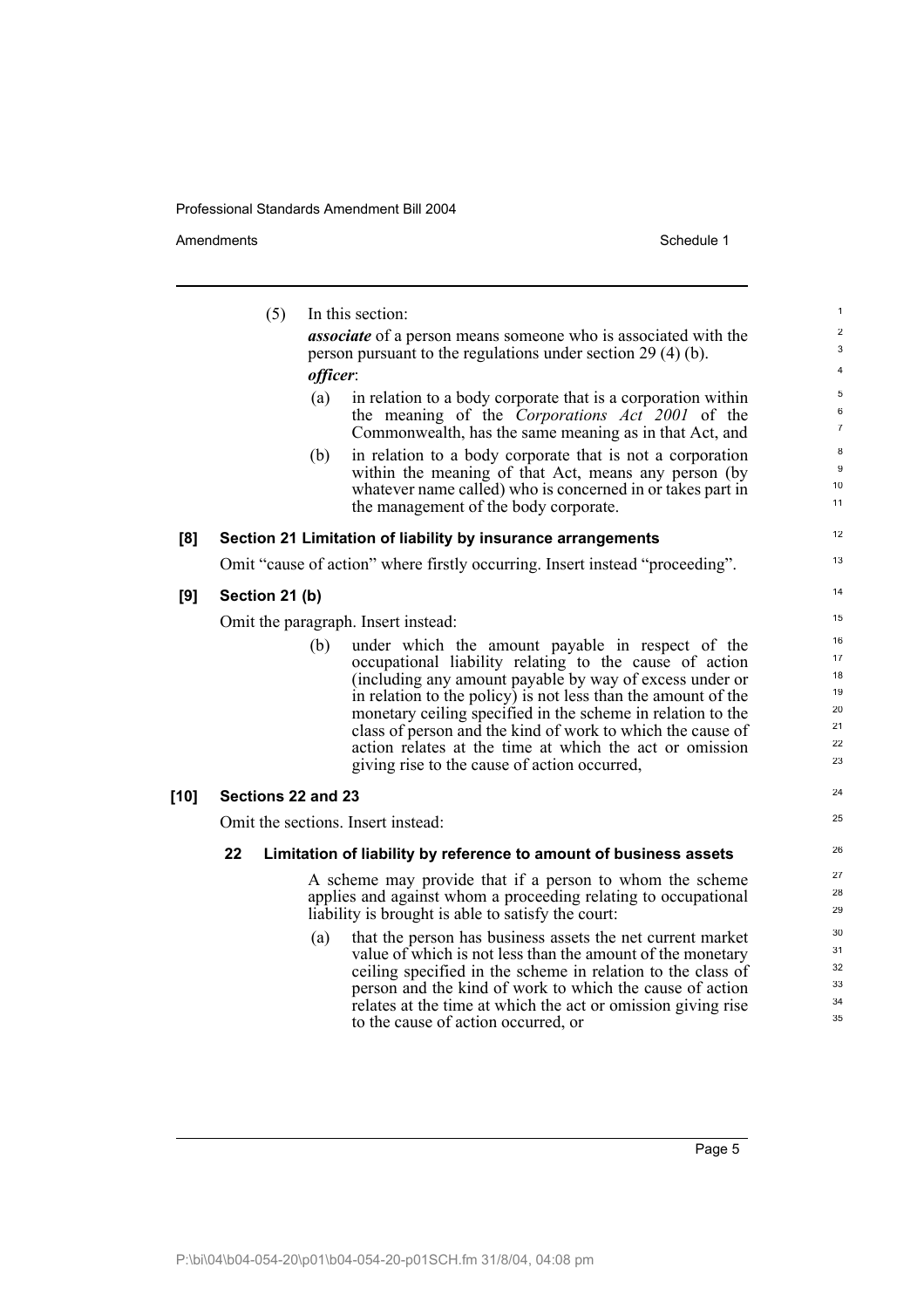Schedule 1 Amendments

(b) that:

(i) the person has business assets and the benefit of an insurance policy that insures the person against that occupational liability, and

(ii) the net current market value of the business assets and the amount payable under the insurance policy in respect of the occupational liability relating to the cause of action (including any amount payable by way of excess under or in relation to the policy), if combined, would total an amount that is not less than the amount of the monetary ceiling specified in the scheme in relation to the class of person and the kind of work to which the cause of action relates at the time at which the act or omission giving rise to the cause of action occurred,

the person is not liable in damages in relation to that cause of action above the amount of the monetary ceiling so specified.

#### **23 Limitation of liability by multiple of charges**

- (1) A scheme may provide that if a person to whom the scheme applies and against whom a proceeding relating to occupational liability is brought is able to satisfy the court:
	- (a) that the person has the benefit of an insurance policy:
		- (i) insuring the person against that occupational liability, and
		- (ii) under which the amount payable in respect of the occupational liability relating to the cause of action (including any amount payable by way of excess under or in relation to the policy) is not less than an amount (in this section called the *limitation amount*), being a reasonable charge for the services provided by the person or which the person failed to provide and to which the cause of action relates, multiplied by the multiple specified in the scheme in relation to the class of person and the kind of work to which the cause of action relates at the time at which the act or omission giving rise to the cause of action occurred, or
	- (b) that person has business assets the net current market value of which is not less than the limitation amount, or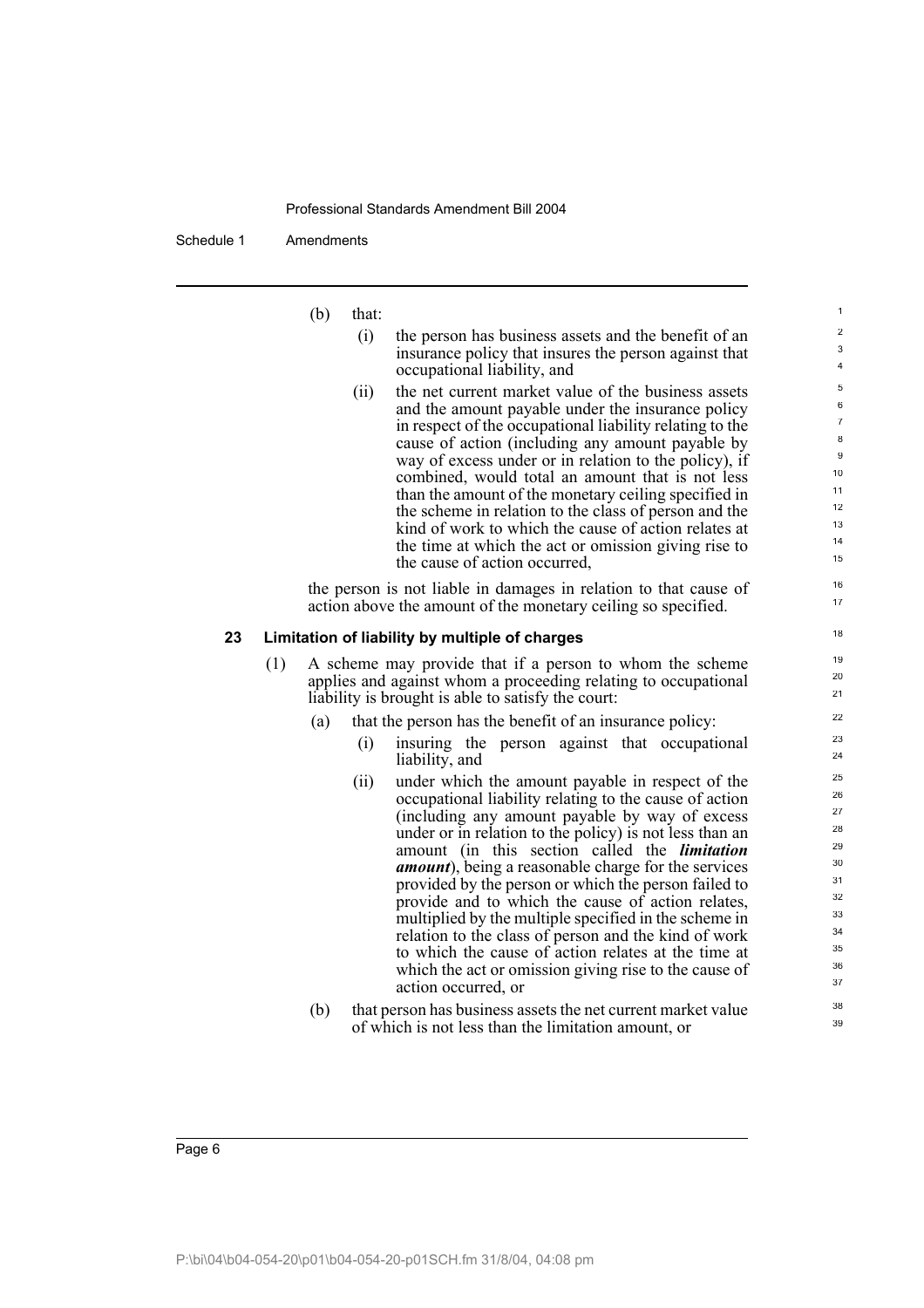Amendments Schedule 1

31 32

|                                                          |                                   |     | (c)                                                                                                                                                                                                                                                                                                             | that:                                                                                                                                                         |                                                                                                                                                                                                                                                                                                                                                             |  |  |  |
|----------------------------------------------------------|-----------------------------------|-----|-----------------------------------------------------------------------------------------------------------------------------------------------------------------------------------------------------------------------------------------------------------------------------------------------------------------|---------------------------------------------------------------------------------------------------------------------------------------------------------------|-------------------------------------------------------------------------------------------------------------------------------------------------------------------------------------------------------------------------------------------------------------------------------------------------------------------------------------------------------------|--|--|--|
|                                                          |                                   |     |                                                                                                                                                                                                                                                                                                                 | (i)                                                                                                                                                           | the person has business assets and the benefit of an<br>insurance policy insuring the person against that<br>occupational liability, and                                                                                                                                                                                                                    |  |  |  |
|                                                          |                                   |     |                                                                                                                                                                                                                                                                                                                 | (ii)                                                                                                                                                          | the net current market value of the assets and the<br>amount payable under the insurance policy in<br>respect of the occupational liability relating to the<br>cause of action (including any amount payable by<br>way of excess under or in relation to the policy), if<br>combined, would total an amount that is not less<br>than the limitation amount. |  |  |  |
|                                                          |                                   |     | the person is not liable in damages in relation to that cause of<br>action above the limitation amount or, if the scheme specifies a<br>minimum cap determined by the Council for the purposes of the<br>scheme that is higher than the limitation amount, above the<br>amount of the minimum cap so specified. |                                                                                                                                                               |                                                                                                                                                                                                                                                                                                                                                             |  |  |  |
|                                                          |                                   | (2) |                                                                                                                                                                                                                                                                                                                 | In determining the amount of a reasonable charge for the<br>purposes of such a provision, a court is to have regard to any<br>amount actually charged and to: |                                                                                                                                                                                                                                                                                                                                                             |  |  |  |
|                                                          |                                   |     | (a)                                                                                                                                                                                                                                                                                                             |                                                                                                                                                               | the amount that would ordinarily be charged in accordance<br>with a scale of charges accepted by the occupational<br>association of which the person is a member, or                                                                                                                                                                                        |  |  |  |
|                                                          |                                   |     | (b)                                                                                                                                                                                                                                                                                                             |                                                                                                                                                               | if there is no such scale, the amount that a competent<br>person of the same qualifications and experience as the<br>person would be likely to charge in the<br>same<br>circumstances.                                                                                                                                                                      |  |  |  |
|                                                          |                                   | (3) |                                                                                                                                                                                                                                                                                                                 |                                                                                                                                                               | This section does not limit an amount of damages to which a<br>person is liable if the amount is less than the amount specified for<br>the purpose in the scheme in relation to the class of person and<br>the kind of work concerned.                                                                                                                      |  |  |  |
| [11]                                                     | <b>Section 24</b>                 |     |                                                                                                                                                                                                                                                                                                                 |                                                                                                                                                               |                                                                                                                                                                                                                                                                                                                                                             |  |  |  |
|                                                          | Omit the section. Insert instead: |     |                                                                                                                                                                                                                                                                                                                 |                                                                                                                                                               |                                                                                                                                                                                                                                                                                                                                                             |  |  |  |
| 24<br>Specification of limits of liability and multiples |                                   |     |                                                                                                                                                                                                                                                                                                                 |                                                                                                                                                               |                                                                                                                                                                                                                                                                                                                                                             |  |  |  |
|                                                          |                                   | (1) | A scheme may:                                                                                                                                                                                                                                                                                                   |                                                                                                                                                               |                                                                                                                                                                                                                                                                                                                                                             |  |  |  |
|                                                          |                                   |     | (a)                                                                                                                                                                                                                                                                                                             |                                                                                                                                                               | specify the same maximum amount of liability in relation<br>to all cases to which the scheme applies or different<br>maximum amounts of liability for different cases or classes<br>of case or for the same case or class of case for different<br>purposes, and                                                                                            |  |  |  |
|                                                          |                                   |     |                                                                                                                                                                                                                                                                                                                 |                                                                                                                                                               |                                                                                                                                                                                                                                                                                                                                                             |  |  |  |

Page 7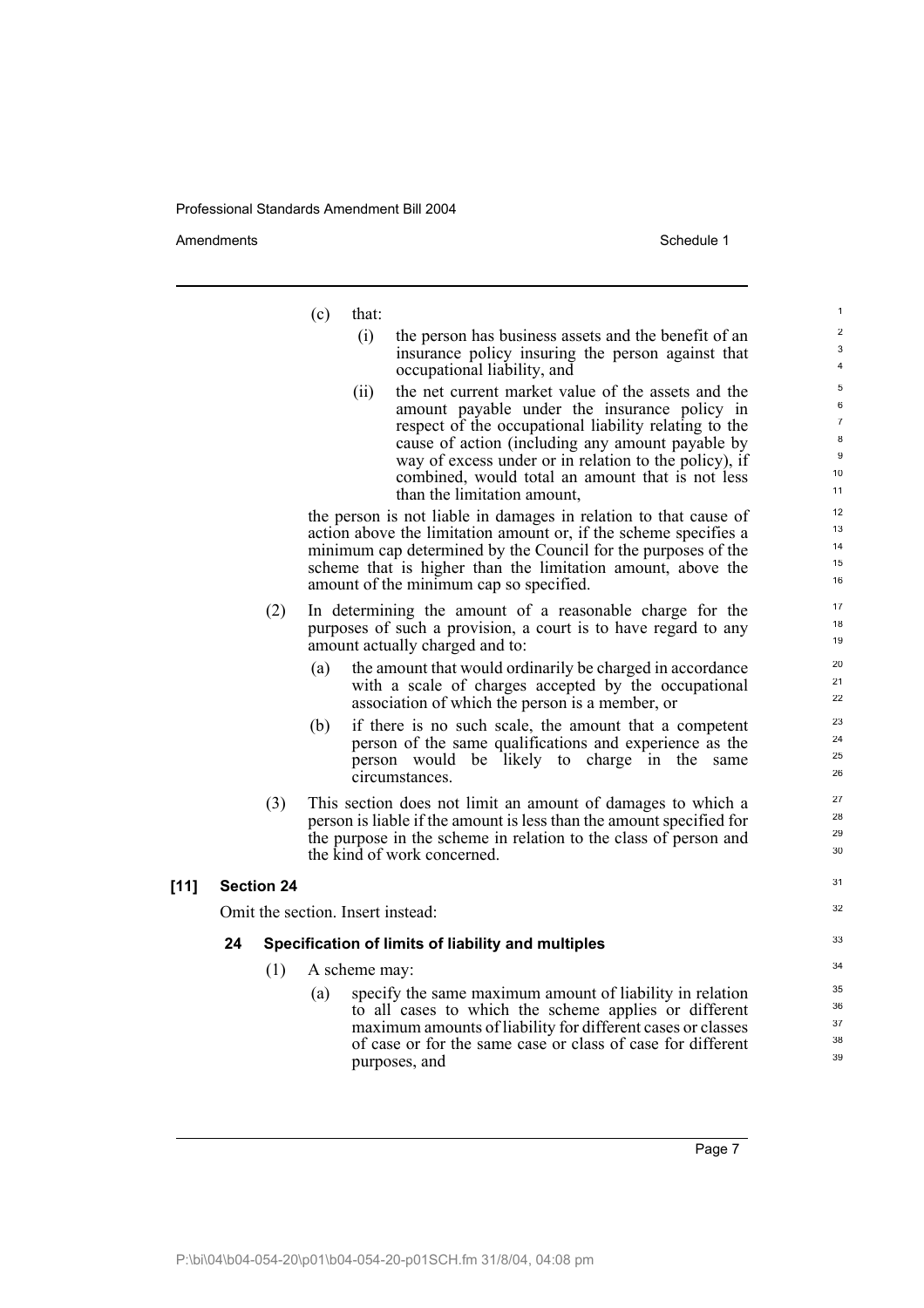Schedule 1 Amendments

|        | (b)<br>confer a discretionary authority on an occupational<br>association, on application by a person to whom the<br>scheme applies, to specify in relation to the person a higher<br>maximum amount of liability than would otherwise apply<br>under the scheme in relation to the person either in all<br>cases or in any specified case or class of case. | $\mathbf{1}$<br>$\overline{2}$<br>3<br>4<br>5<br>6 |  |  |  |  |
|--------|--------------------------------------------------------------------------------------------------------------------------------------------------------------------------------------------------------------------------------------------------------------------------------------------------------------------------------------------------------------|----------------------------------------------------|--|--|--|--|
|        | A scheme may specify a multiple, monetary ceiling or minimum<br>(2)<br>cap by way of a formula that is to be applied to calculate the<br>multiple, ceiling or cap.                                                                                                                                                                                           | $\overline{7}$<br>8<br>9                           |  |  |  |  |
| $[12]$ | Section 25 Combination of provisions under sections 21, 22 and 23                                                                                                                                                                                                                                                                                            | 10                                                 |  |  |  |  |
|        | Omit "occupation". Insert instead "kind of work".                                                                                                                                                                                                                                                                                                            | 11                                                 |  |  |  |  |
| $[13]$ | <b>Section 25</b>                                                                                                                                                                                                                                                                                                                                            | 12                                                 |  |  |  |  |
|        | Omit "person in". Insert instead "class of person and the kind of work in".                                                                                                                                                                                                                                                                                  | 13                                                 |  |  |  |  |
| $[14]$ | Section 29 Limitation of amount of damages                                                                                                                                                                                                                                                                                                                   | 14                                                 |  |  |  |  |
|        | Insert after section 29 $(4)(a)$ :                                                                                                                                                                                                                                                                                                                           |                                                    |  |  |  |  |
|        | (a1)<br>officers of the same body corporate or in the relationship                                                                                                                                                                                                                                                                                           | 16<br>17                                           |  |  |  |  |
|        | of body corporate and officer of the body corporate (with<br><i>officer</i> having the same meaning as in section 18), or                                                                                                                                                                                                                                    | 18                                                 |  |  |  |  |
| $[15]$ | Section 34 Occupational association may compel its members to insure                                                                                                                                                                                                                                                                                         | 19                                                 |  |  |  |  |
|        | Insert "or for different kinds of work or on the basis of any other differing<br>circumstances that it considers relevant" after "members" in section 34 (4).                                                                                                                                                                                                |                                                    |  |  |  |  |
| $[16]$ | <b>Section 43 Functions of Council</b>                                                                                                                                                                                                                                                                                                                       |                                                    |  |  |  |  |
|        | Omit ", approved by the Minister," from section 43 (1) (h).                                                                                                                                                                                                                                                                                                  |                                                    |  |  |  |  |
| $[17]$ | <b>Section 45 Committees of Council</b>                                                                                                                                                                                                                                                                                                                      |                                                    |  |  |  |  |
|        | Omit ", with the approval of the Minister," from section 45 (1).                                                                                                                                                                                                                                                                                             | 25                                                 |  |  |  |  |
| $[18]$ | <b>Section 47 Annual report</b>                                                                                                                                                                                                                                                                                                                              |                                                    |  |  |  |  |
|        | Insert after section 47 $(2)$ :                                                                                                                                                                                                                                                                                                                              |                                                    |  |  |  |  |
|        | The report is to include details of any forums conducted by the<br>(3)<br>Council under section 43 (1) (h), and of any committees<br>established by the Council under section 45, during the period to<br>which the report relates.                                                                                                                          | 28<br>29<br>30<br>31                               |  |  |  |  |
|        |                                                                                                                                                                                                                                                                                                                                                              |                                                    |  |  |  |  |